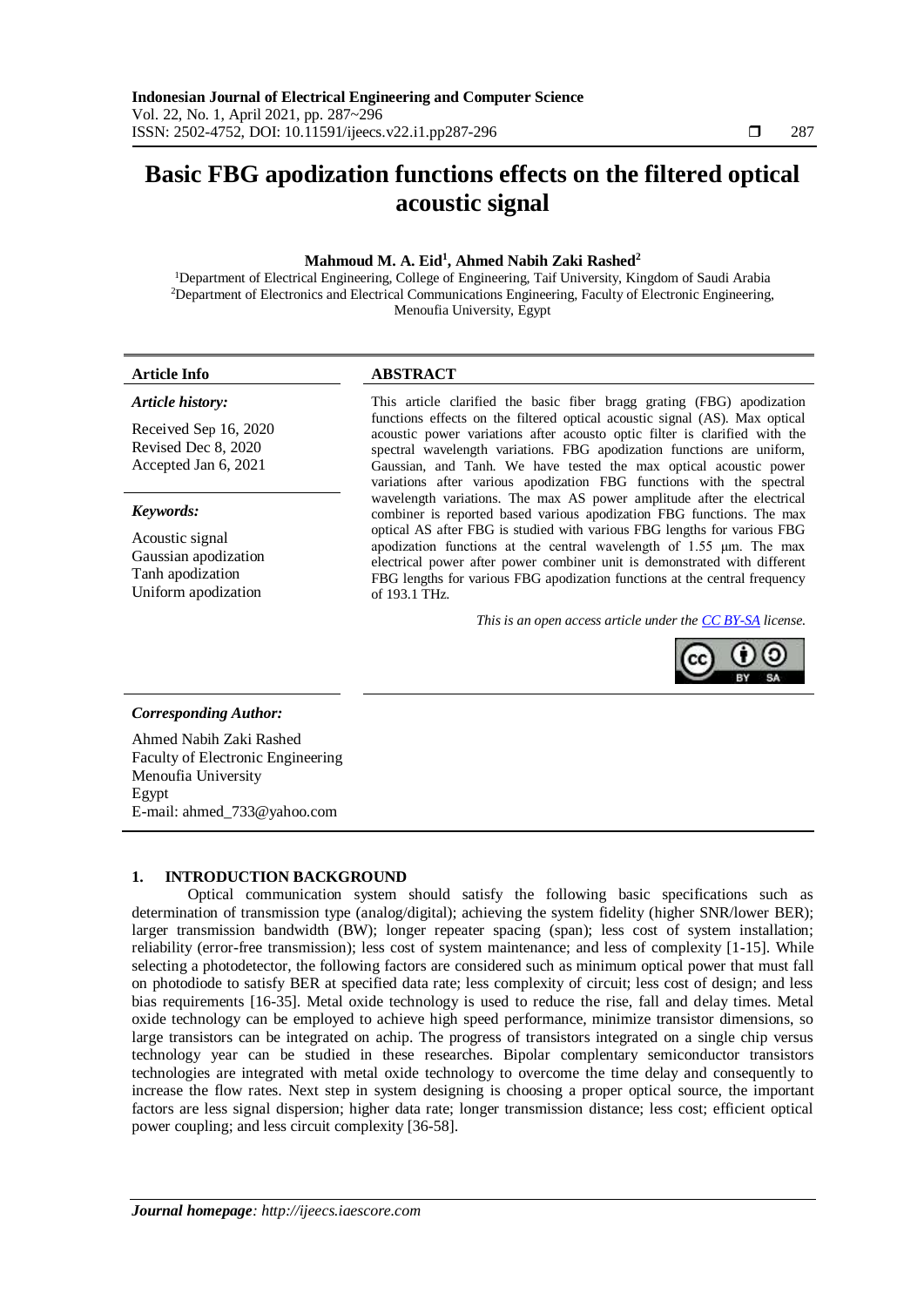### **2. MODEL DESCRIPTION**

The setup model is illustrated in Figure 1. WDM transmitter has 100 GHz frequency spacing, power of 0 dBm, modulation line coding of non return to zero and flow rate of 40 Gbps. WDM transmitter generates the light signal with the previous technical specifications. The light signal can be modulated through acousto optical filter to delete the unwanted noise from the base band. The filtered AS is forward to FGB device to smooth the filtered signal. Fiber bragg grating (FBG) has input frequency of 193.1 THz. The Laser measured has 193.1 THz frequency of and input power of 10 dBm. SGs generate bits stream and it is digitalized coding through NRZ line coding modulation scheme. The encoded light signal from laser measured is directed to the ideal circulator. Ideal circulator has two inputs, one is the filtered AS through FBG devices and another is the encoded light signal. The output of the ideal circulator is directed to APD photodetectors.

The basic function of APD photodetectors is electrical signal detection. The signal is amplified through transimpedance amplifiers. Transimpedance amplifiers have voltage gain of 600 ohm and noise figure of 6 dB. The two signals with amplification are combined together in order to be measured in the time and spectral domains.



Figure 1. Proposed simulation setup description

#### **3. PERFORMANCE ANALYSIS WITH DISCUSSIONS**

We have outlined the basic fiber bragg grating (FBG) apodization function (AF) effects on the filtered optical AS. We have also studied the max optical acoustic power variations (PVs) after acousto optic filter with the spectral wavelength variations. Various FBG apodization functions are studied such as the uniform, Gaussian, and Tanh. We have examined the max optical acoustic PVs after various apodization FBG functions with the spectral wavelength variations. We have simulated the max AS power amplitude after the electrical combiner based various apodization FBG functions. The max optical AS after FBG is simulated also with various FBG lengths for various FBG apodization functions at the central wavelength of 1.55 μm. The max electrical power after power combiner unit is demonstrated with different FBG lengths for various FBG apodization functions at the central frequency of 193.1 THz. list of variables in this proposed study as shown in Table 1.

Figure 2 clarifies the max optical acoustic PVs after acousto optic filter with the spectral wavelength variations. Where max AS power is 0.5205 dBm and min noise acoustic power (MNAP) is -104.787 dBm. The max optical acoustic PVs after uniform apodization FBG with the spectral wavelength variations is reported in Figure 3. Where the max AS power is -0.206788 dBm and MNAP is -104.752 dBm. Figure 4 shows the max optical acoustic PVs after Gaussian apodization FBG with the spectral wavelength variations.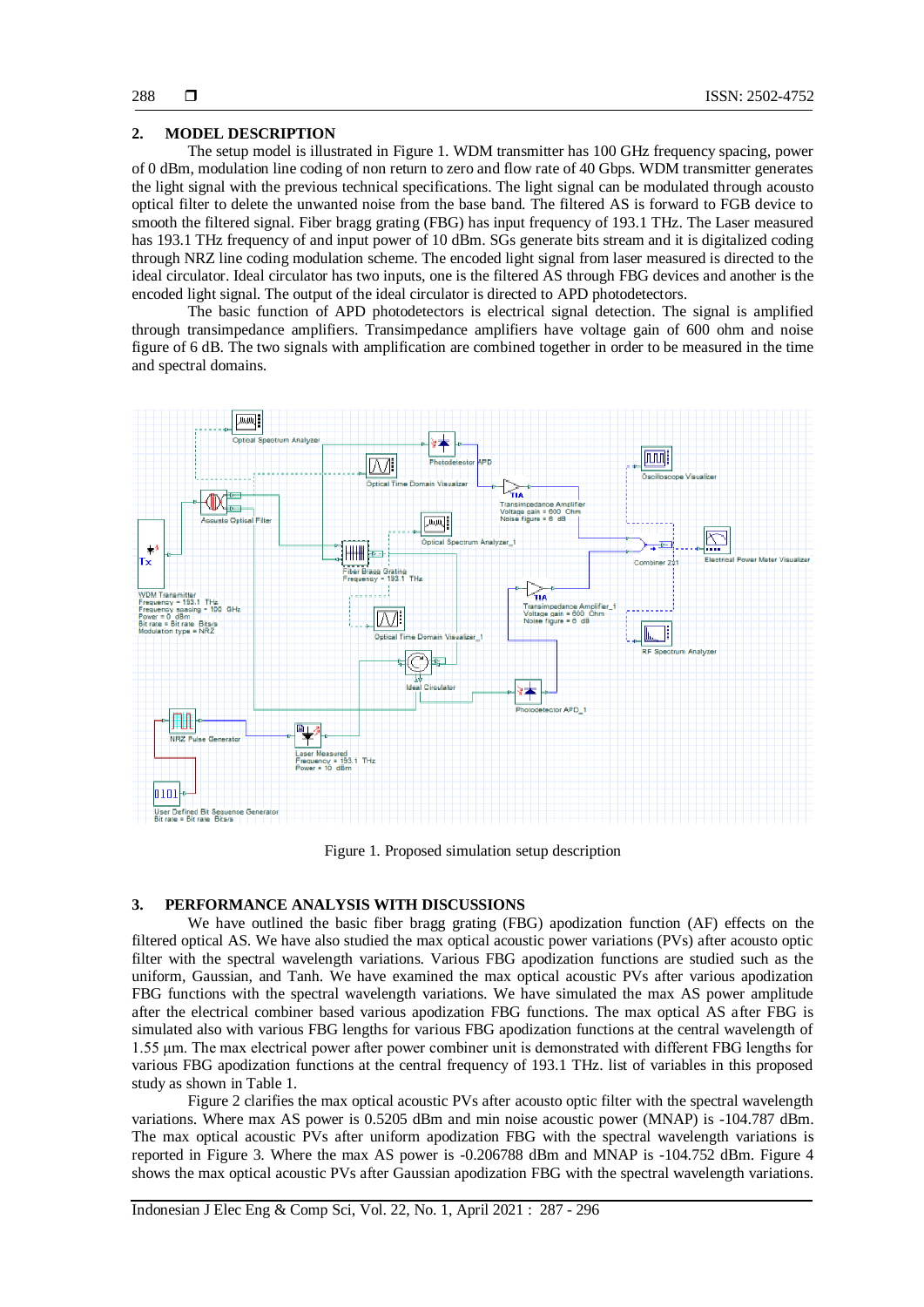Where the max AS power is 0.318 dBm and MNAP is -104.777 dBm. The max optical acoustic power variations after Tanh apodization FBG with the spectral wavelength variations is reported in Figure 5. Where the max AS power is -0.17823 dBm and MNAP is -104.753 dBm.





Figure 2. Max optical acoustic power variations after acousto optic filter with the spectral wavelength variations



Figure 3. Max optical acoustic power variations after uniform apodization FBG with the spectral wavelength variations

*Basic FBG apodization functions effects on the filtered optical acoustic signal (Mahmoud M. A. Eid)*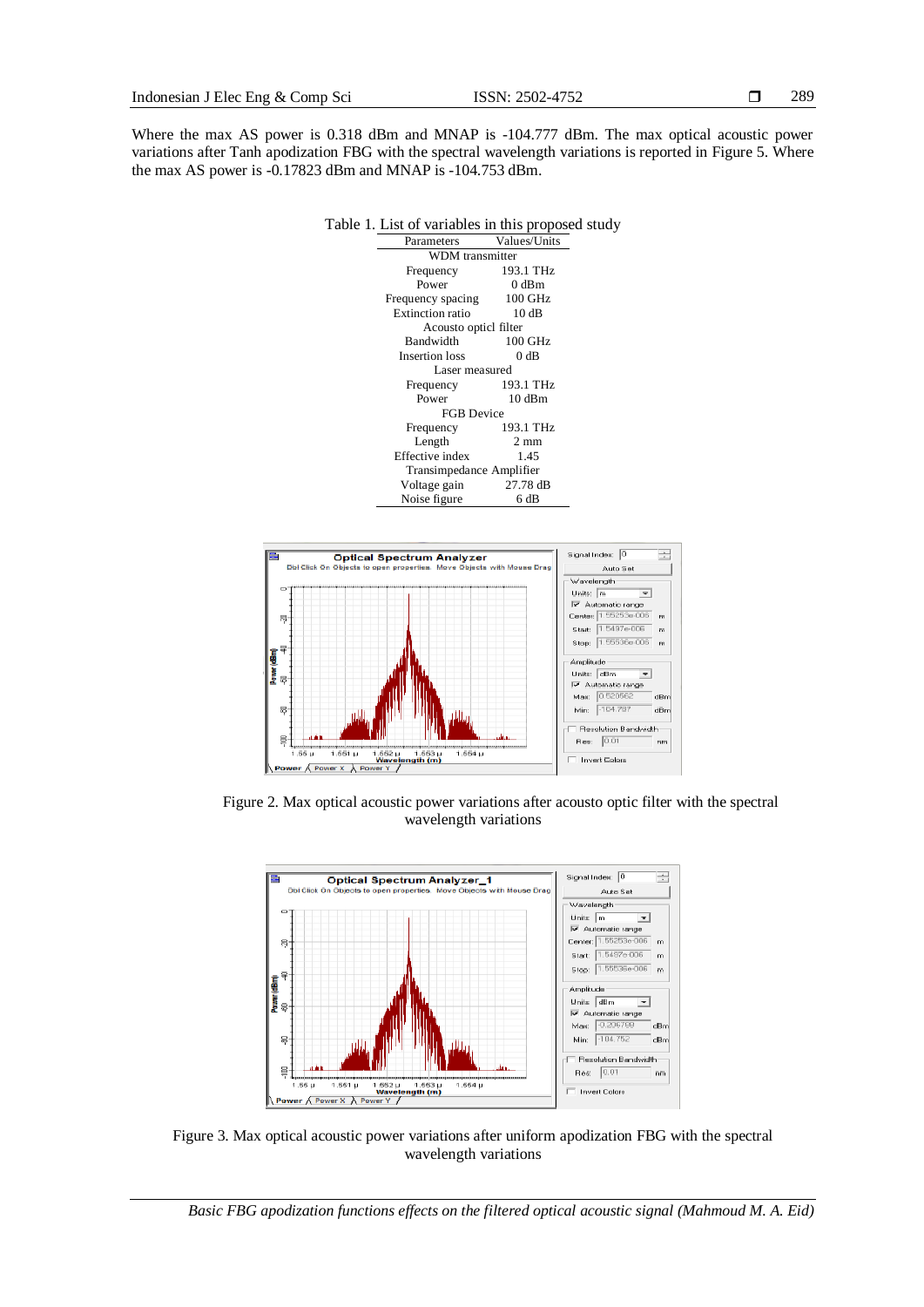

Figure 4. Max optical acoustic power variations after Gaussian apodization FBG with the spectral wavelength variations

Figure 6 demonstrates the max optical acoustic power variations (OAPVs) after Acousto Optic filter with the time variations. Where the max acoustic power is 0.00105 W and MNAP is -50  $\mu$ W. The max OAPVs after uniform apodization FBG with the time variations is reported in Figure 7. Where the max acoustic power is 0.00092 W and MNAP is -43.85 μW. Besides the max OAPVs after Gaussian apodization FBG with the time variations is clarified in Figure 8. Where the max acoustic power is 0.001 W and MNAP is -47.93 μW. Figure 9 outlines the max OAPVs after Tanh apodization FBG with the time variations. Where the max acoustic power is 0.00095 W and min acoustic power is -44.05  $\mu$ W. Figure 10 shows the max AS power amplitude after the electrical combiner based Gaussian apodization FBG. The max AS amplitude is 1.54958 a.u. and min AS amplitude is -0.276726 a.u. The total electrical power after the electrical combiner based Gaussian apodization FBG is demonstrated in Figure 11. Where the total AS power is 806.165 mW.



Figure 5. Max optical acoustic power variations after Tanh apodization FBG with the spectral wavelength variations

Figure 12 clarifies the max electrical power variations with the spectral frequency variations after the electrical combiner based Gaussian apodization FBG. Where the max AS power is 33.2231 dBm and min MNAP is -106.344 dBm. Figure 13 clarifies the max optical AS after FBG with FBG length for various FBG AF at 1.55 μm center of wavelength. The max optical AS decreases with the increase of FBG device length. The optimum optical AS is achieved at FBG length of 2 mm for various FBG AF. Gaussian AF reported better performance than other apodization FBG AF. Figure 14 illustrates the max AS power amplitude after power combiner unit with FBG length for various FBG AF at the central wavelength of 1.55 μm. The max AS power amplitude can be enhanced with FBG length of 2 mm for various FBG AF. Gaussian FBG AF has outlined better performance than other FBG AF.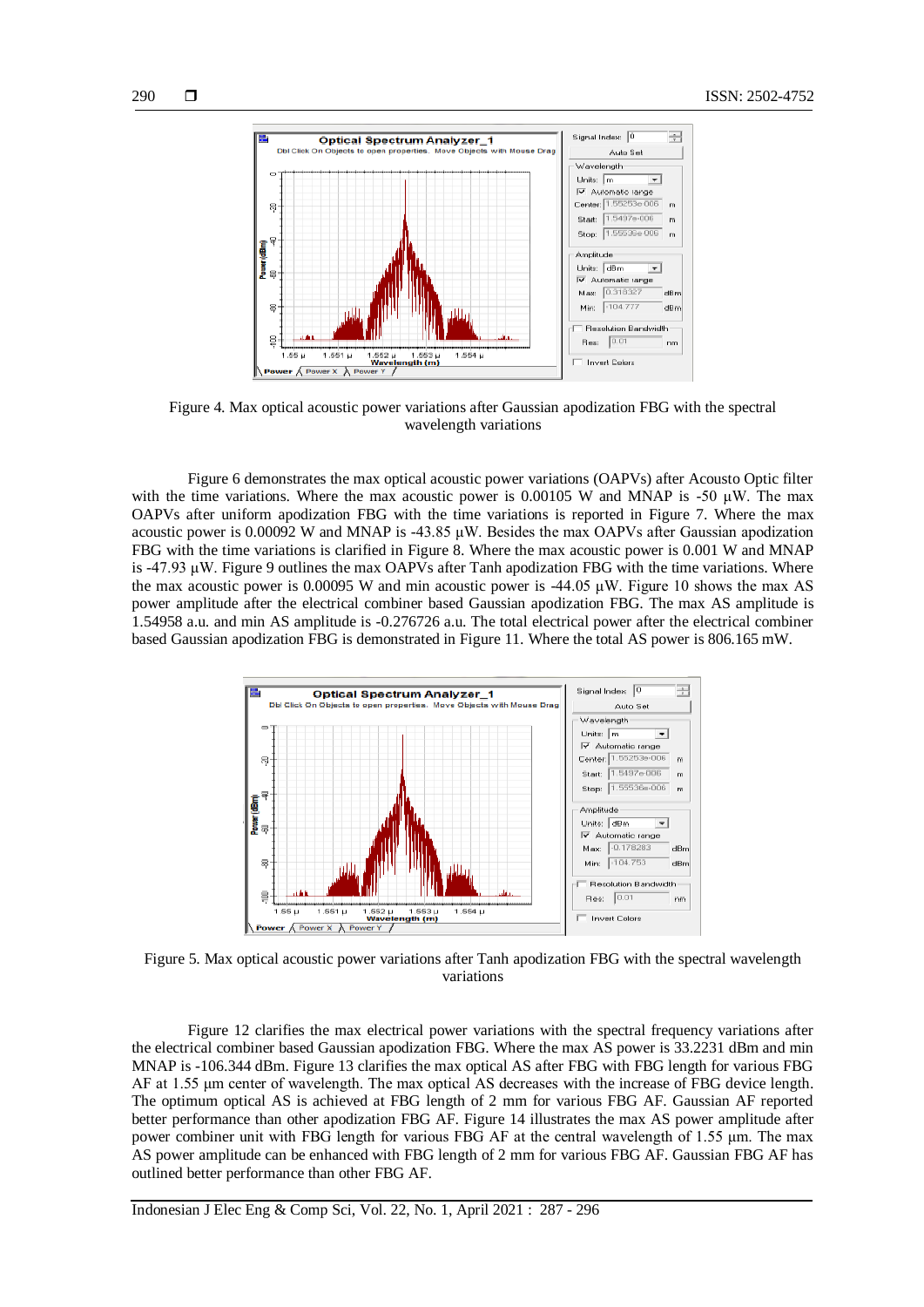





Figure 8. Max optical acoustic power variations after Gaussian apodization FBG with the time variations







*Basic FBG apodization functions effects on the filtered optical acoustic signal (Mahmoud M. A. Eid)*





Time (s)

 $\sqrt{R}$ nerx A P



Color Gorde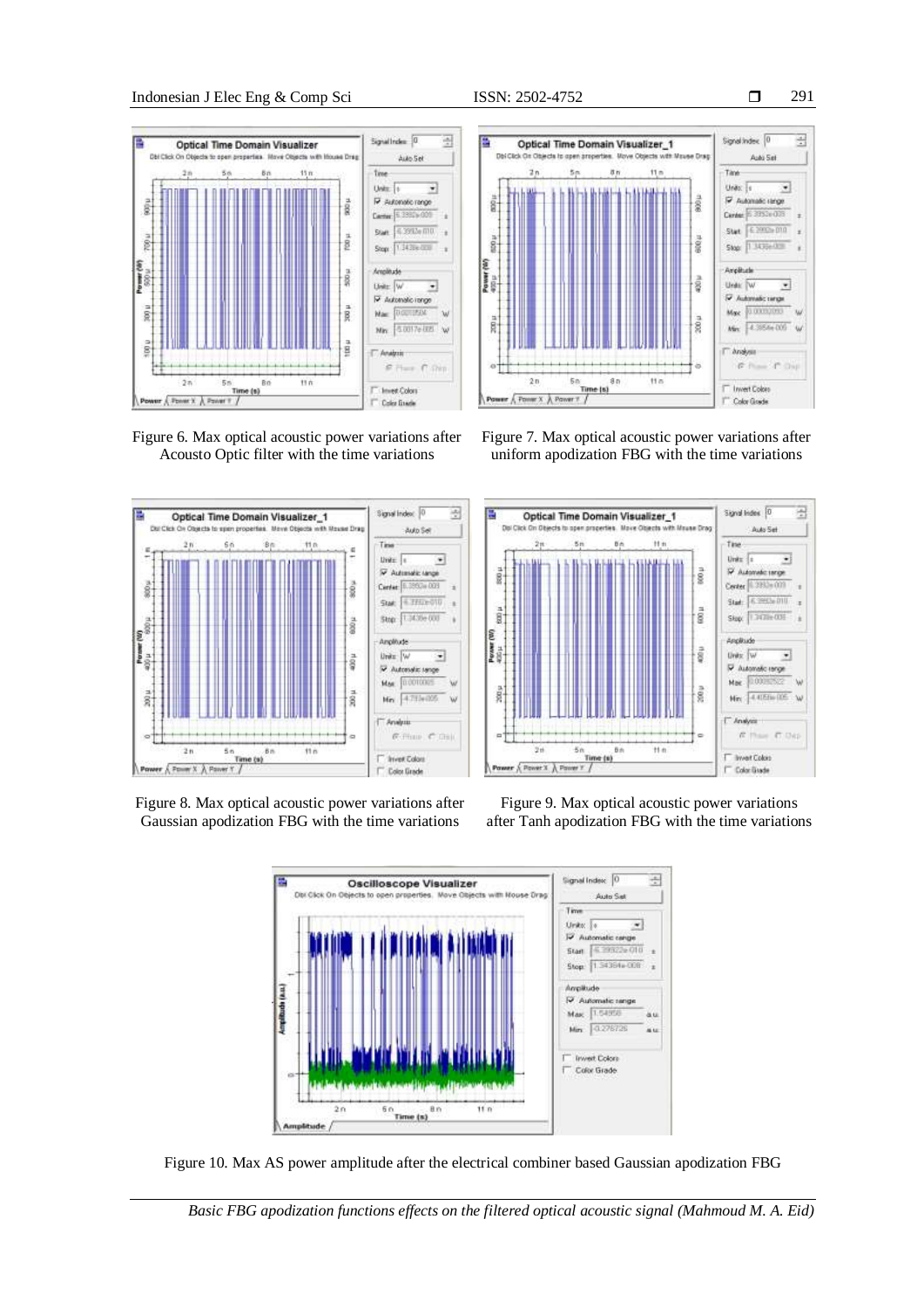

Figure 11. Total electrical power after the electrical combiner based Gaussian apodization FBG



Figure 12. Max electrical power variations with the spectral frequency variations after the electrical combiner based Gaussian apodization FBG



Figure 13. Max optical AS after FBG with FBG length for various FBG apodization functions at the central wavelength of 1.55 μm



Figure 14. Max AS power amplitude after power combiner unit with FBG length for various FBG apodization functions at the central wavelength of 1.55 μm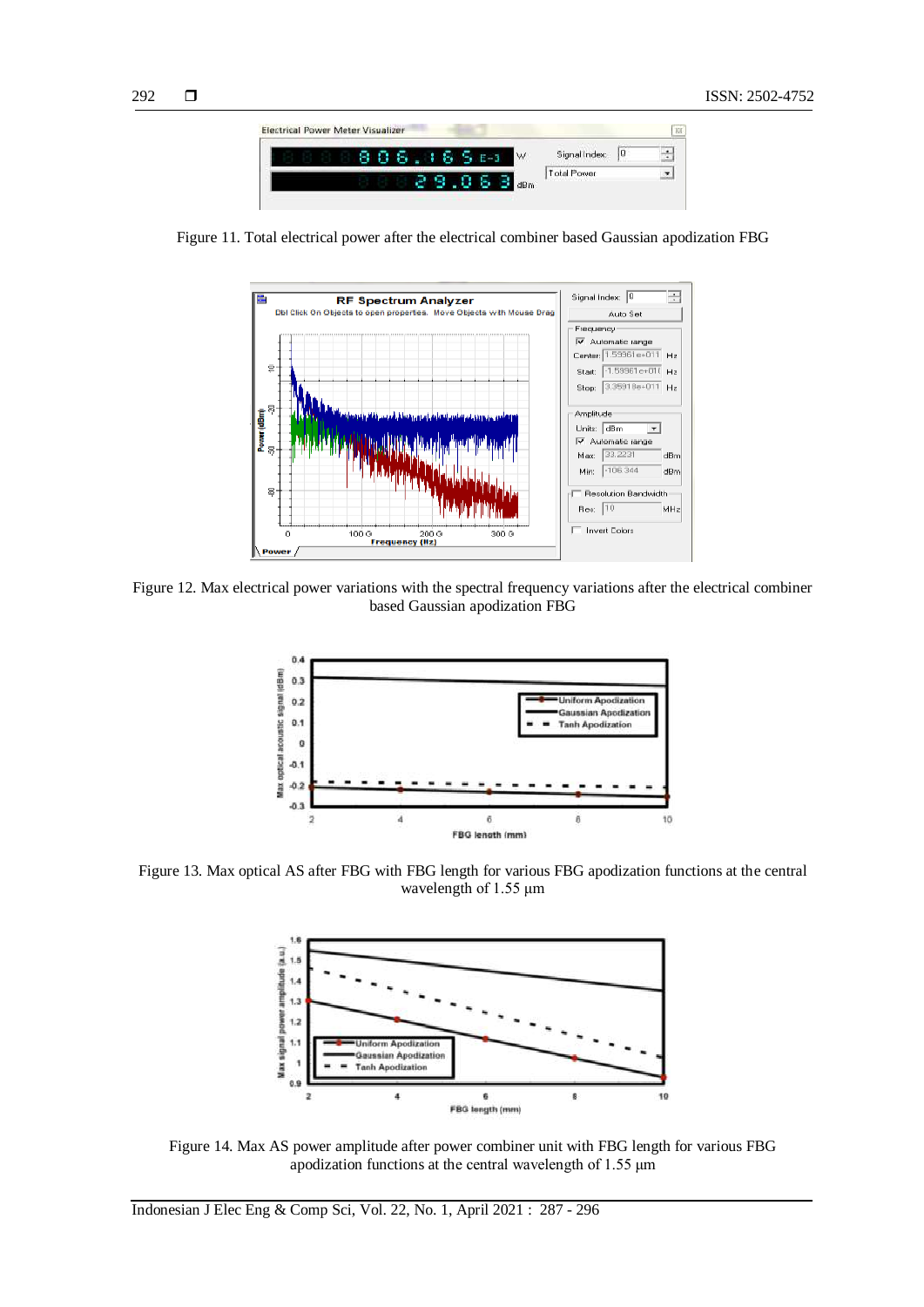Figure 15 clarifies the total AS power after power combiner unit with FBG length for various FBG AF at the central wavelength of 1.55 μm. The total AS power amplitude can be enhanced with FBG length of 2 mm for various FBG AF. Gaussian FBG AF has outlined better performance than other FBG AF. Figure 16 clarifies the max electrical power after power combiner unit with FBG length for various FBG AF at the central frequency of 193.1 THz. The max electrical power can be enhanced with FBG length of 2 mm for various FBG AF. Gaussian FBG AF has outlined better performance than other FBG AF.



Figure 15. Total electrical power after power combiner unit with FBG length for various FBG apodization functions



Figure 16. Max electrical power after power combiner unit with FBG length for various FBG apodization functions at the central frequency of 193.1 THz

#### **4. CONCLUSION**

We have been simulated the basic FBG apodization functions effects on the filtered optical AS. Max AS power amplitude after power combiner unit with FBG length for various FBG AF at the central wavelength of 1.55 μm. The max AS power amplitude can be enhanced with FBG length of 2 mm for various FBG AF. Gaussian FBG apodization function has outlined better performance than other FBG apodization functions. The total AS power amplitude can be enhanced with FBG length of 2 mm for various FBG AF. Gaussian FBG AF has outlined better performance than other FBG apodization functions THz. The max electrical power can be enhanced with FBG length of 2 mm for various FBG AF. Gaussian FBG AF has outlined better performance than other FBG AF. The AS power amplitude and optimized power at FBG length of 2 mm and at Gaussian FBG apodization function.

#### **REFERENCES**

- [1] J. Witzens, *et al*., "Design of Transmission Line Driven Slot Waveguide Mach-Zehnder Interferometers and Application to Analog Optical Links," *Optics Express*., vol. 18, no. 16, pp. 1603-1628, 2010, doi: 10.1364/OE.18.016902.
- [2] IS Amiri, *et al*., "Pump Laser Automatic Signal Control for Erbium-Doped Fiber Amplifier Gain, Noise Figure, and Output Spectral Power," *Journal of Optical Communications*, Published Online: 17 Dec. 2019, doi[: 10.1515/joc-2019-0203.](https://doi.org/10.1515/joc-2019-0159)
- [3] Ahmed Nabih Zaki Rashed, *et al*., "Transmission Performance Simulation Study Evaluation for High-Speed Radio Over Fiber Communication Systems," *Wireless Personal Communications Journal*, vol. 103, no. 2, pp. 1765-1779, Nov. 2018, doi[: 10.1007/s11277-018-5879-y.](https://doi.org/10.1007/s11277-018-5879-y)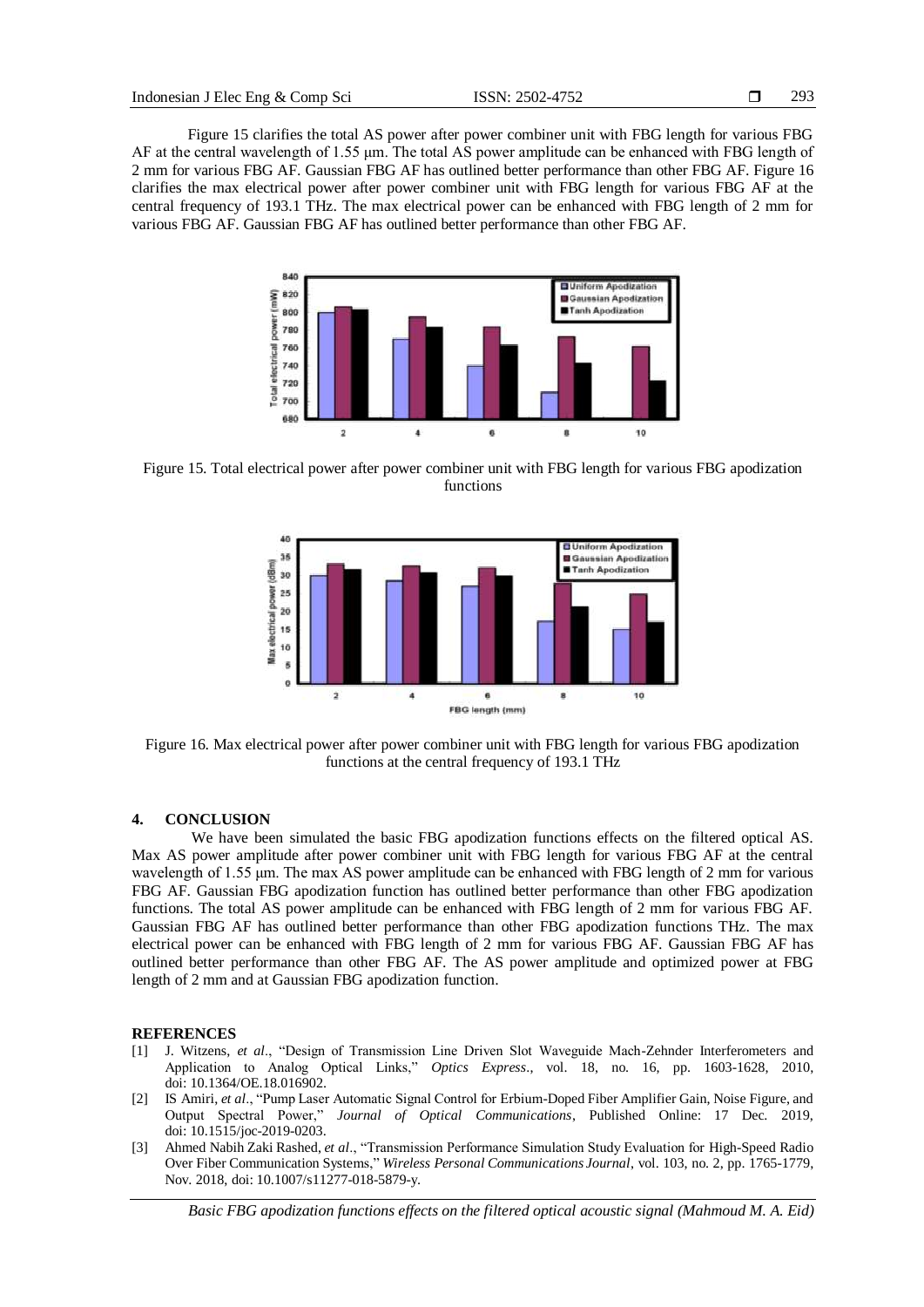- [4] Ahmed Nabih Zaki Rashed, Mohammed Salah F. Tabbour, "Best candidate integrated technology for low noise, high speed, and wide bandwidth based transimpedance amplifiers in optical computing systems and optical fiber applications" *International Journal of Communication Systems*, vol. 31, no. 17, paper id: e3801, Nov. 2018, doi[: 10.1002/dac.3801.](https://doi.org/10.1002/dac.3801)
- [5] Mohamed Salah F. Tabbour, *et al*., "20 Gb/s Hybrid CWDM/DWDM for Extended Reach Fiber to the Home Network Applications," *Proc. Natl. Acad. Sci., India, Sect. A Phys. Sci.*, vol. 89, no. 4, pp. 653-662, Oct.-Dec. 2019, doi[: 10.1007/s40010-018-0526-2.](https://doi.org/10.1007/s40010-018-0526-2)
- [6] C.S. Boopathi, *et al*., "Design of human blood sensor using symmetric dual core photonic crystal fiber," *Results in Physics*, vol. 11, pp. 964-965, Dec. 2018, doi: 10.1016/j.rinp.2018.10.065.
- [7] S. Praveen Chakkravarthy, *et al*., "Ultra high transmission capacity based on optical first order soliton propagation systems," *Results in Physics*, vol. 12, pp. 512-513, Mar. 2019, doi: 10.1016/j.rinp.2018.12.002.
- [8] Ahmed Nabih Zaki Rashed, *et al*., "Transmittivity/Reflectivity, Bandwidth, and Ripple Factor Level Measurement for Different Refractive Index Fiber Grating Shape Profiles," *Journal of Optical Communications*, Published Online: 6 Feb. 2019, doi[: 10.1515/joc-2018-0233.](https://doi.org/10.1515/joc-2018-0233)
- [9] Ahmed Nabih Zaki Rashed, *et al*., "DWDM Channel Spacing Effects on the Signal Quality for DWDM/CWDM FTTx Network," *Journal of Optical Communications*, Published Online: 7 Feb. 2019, doi[: 10.1515/joc-2019-0012.](https://doi.org/10.1515/joc-2019-0012)
- [10] Ahmed Nabih Zaki Rashed, *et al*., "Numerical Analysis of Optical Properties Using Octagonal Shaped Photonic Crystal Fiber," *Journal of Optical Communications*, Published Online: 8 Feb. 2019, doi[: 10.1515/joc-2019-0013.](https://doi.org/10.1515/joc-2019-0013)
- [11] Ahmed Nabih Zaki Rashed, *et al*., "Different Graded Refractive Index Fiber Profiles Design for the Control of Losses and Dispersion Effects," *Journal of Optical Communications*, Published Online: 19 Feb. 2019, doi[: 10.1515/joc-2019-0036.](https://doi.org/10.1515/joc-2019-0036)
- [12] Ahmed Nabih Zaki Rashed, "Comparison between NRZ/RZ Modulation Techniques for Upgrading Long Haul Optical Wireless Communication Systems," *Journal of Optical Communications*, Published Online: 19 Feb. 2019, doi[: 10.1515/joc-2019-0038.](https://doi.org/10.1515/joc-2019-0038)
- [13] Ahmed Nabih Zaki Rashed, *et al*., "Nonlinear Characteristics of Semiconductor Optical Amplifiers for Optical Switching Control Realization of Logic Gates," *Journal of Optical Communications*, Published Online: 19 Feb. 2019, doi[: 10.1515/joc-2019-0027.](https://doi.org/10.1515/joc-2019-0027)
- [14] Kawsar Ahmed, *et al*., "Design of D-shaped elliptical core photonic crystal fiber for blood plasma cell sensing application," *Results in Physics*, vol. 12, pp. 2021-2025, Mar. 2019.
- [15] T.V. Ramana, *et al*., "Numerical analysis of circularly polarized modes in coreless photonic crystal fiber," *Results in Physics*, vol. 13, Article 102140, June 2019, do[i: 10.1016/j.rinp.2019.02.076](https://doi.org/10.1016/j.rinp.2019.02.076).
- [16] Ahmed Nabih Zaki Rashed, *et al*., "The switching of optoelectronics to full optical computing operations based on nonlinear metamaterials," *Results in Physics*, vol. 13, Article 102152, June doi[: 10.1016/j.rinp.2019.02.088](https://doi.org/10.1016/j.rinp.2019.02.088).
- [17] S. Ranathive, *et al*., "Performance Signature of Optical Fiber Communications Dispersion Compensation Techniques for the Control of Dispersion Management," *Journal of Optical Communications*, Published Online: 5 March 2019, doi[: 10.1515/joc-2019-0021.](https://doi.org/10.1515/joc-2019-0021)
- [18] IS Amiri, *et al*., "Nonlinear Effects with Semiconductor Optical Amplifiers," *Journal of Optical Communications*, Published Online: 12 April 2019, do[i: 10.1515/joc-2019-0053](https://doi.org/10.1515/joc-2019-0053).
- [19] IS Amiri, *et al*., "High-Speed Light Sources in High-Speed Optical Passive Local Area Communication Networks," *Journal of Optical Communications*, Published Online: 20 April 2019, doi[: 10.1515/joc-2019-0070.](https://doi.org/10.1515/joc-2019-0070)
- [20] Ahmed Nabih Zaki Rashed, *et al*., "Performance enhancement of overall LEO/MEO intersatellite optical wireless communication systems," *International Journal of Satellite Communications and Networking*, vol. 38, no. 1, pp. 31-40, Jan./Feb. 2020, doi: 10.1002/sat.1306.
- [21] IS Amiri, *et al*., "Spatial Continuous Wave Laser and Spatiotemporal VCSEL for High-Speed Long Haul Optical Wireless Communication Channels," *Journal of Optical Communications*, Published Online: 24 April 2019, doi[: 10.1515/joc-2019-0061.](https://doi.org/10.1515/joc-2019-0061)
- [22] IS Amiri, *et al*., "Average Power Model of Optical Raman Amplifiers Based on Frequency Spacing and Amplifier Section Stage Optimization," *Journal of Optical Communications*, Published Online: 4 May 2019, doi[: 10.1515/joc-2019-0081.](https://doi.org/10.1515/joc-2019-0070)
- [23] IS Amiri, *et al*., "Temperature effects on characteristics and performance of near-infrared wide bandwidth for different avalanche photodiodes structures," *Results in Physics*, vol. 14, Article 102399, September 2019, doi[: 10.1016/j.rinp.2019.102399](https://doi.org/10.1016/j.rinp.2019.102399).
- [24] IS Amiri, Ahmed Nabih Zaki Rashed, "Simulative study of simple ring resonator-based brewster plate for power system operation stability," *Indonesian Journal of Electrical Engineering and Computer Science (IJEECS)*, vol. 16, no. 2, pp. 1070-1076, November 2019, doi: 10.11591/ijeecs.v16.i2.pp1070-1076.
- [25] S. Malathy, *et al*., "Upgrading Superior Operation Performance Efficiency of Submarine Transceiver Optical Communication Systems Toward Multi Tera Bit per Second," *Computer Communications Journal*, vol. 146, pp. 192-200, October 2019, doi[: 10.1016/j.comcom.2019.08.009.](http://doi.org./10.1016/j.comcom.2019.08.009)
- [26] IS Amiri, Ahmed Nabih Zaki Rashed, "Numerical investigation of V shaped three elements resonator for optical closed loop system," *Indonesian Journal of Electrical Engineering and Computer Science (IJEECS)*, vol. 16, no. 3, pp. 1392-1397, December 2019, doi: 10.11591/ijeecs.v16.i3.pp1392-1397.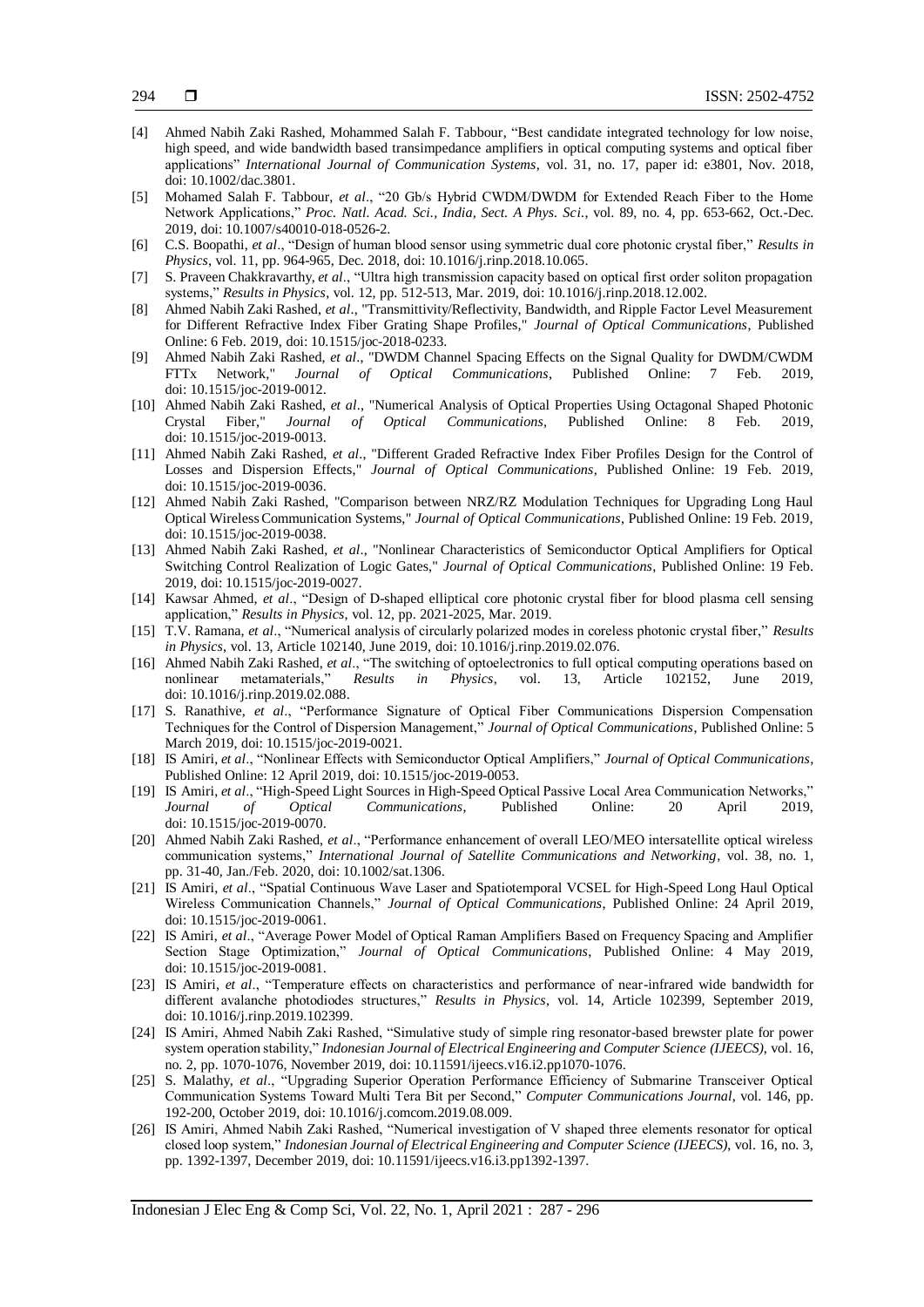- 295
- [27] Ahmed Nabih Zaki Rashed, *et al*., "The effect of using different materials on erbium-doped fiber amplifiers for indoor applications," *Results in Physics*, vol. 15, paper id: 102650, Dec. 2019, doi[: 10.1016/j.rinp.2019.102650](https://doi.org/10.1016/j.rinp.2019.102650).
- [28] IS Amiri and Ahmed Nabih Zaki Rashed, "Power Enhancement of the U-shape Cavity Microring Resonator Through Gap and Material Characterizations," *Journal of Optical Communications*, Published Online: 19 Oct. 2019, doi[: 10.1515/joc-2019-0108.](https://doi.org/10.1515/joc-2019-0108)
- [29] IS Amiri, P *et al*., "The Engagement of Hybrid Ultra High Space Division Multiplexing with Maximum Time Division Multiplexing Techniques for High-Speed Single-Mode Fiber Cable Systems," *Journal of Optical Communications*, Published Online: 19 Oct. 2019, do[i: 10.1515/joc-2019-0205](https://doi.org/10.1515/joc-2019-0205).
- [30] IS Amiri, Ahmed Nabih Zaki Rashed, "Signal Processing Criteria Based on Electro-Optic Filters for Fiber Optic Access Transceiver Systems," *Journal of Optical Communications*, Published Online: 12 Nov. 2019, doi: 10.1515/joc-2019-0116.
- [31] IS Amiri, *et al*., "Pump Laser Automatic Signal Control for Erbium-Doped Fiber Amplifier Gain, Noise Figure, and Output Spectral Power," *Journal of Optical Communications*, Published Online: 17 Dec. 2019, doi[: 10.1515/joc-2019-0203.](https://doi.org/10.1515/joc-2019-0159)
- [32] IS Amiri, Ahmed *et al*., "Performance Enhancement of Fiber Optic and Optical Wireless Communication Channels by Using Forward Error Correction Codes," *Journal of Optical Communications*, Published Online: 24 Dec. 2019, doi: 10.1515/joc-2019-0191.
- [33] Mahmoud M. A. Eid, *et al*., "Mono Rectangular Core Photonic Crystal Fiber (MRC-PCF) for Skin and Blood Cancer Detection," *Plasmonics Journal*, Published Online: 20 November 2020, doi: 10.1007/s11468-020-01334-0.
- [34] Mahmoud M. A. Eid, *et al*., "Best selected optical fibers with wavelength multiplexing techniques for minimum bit error rates," *Journal of Optical Communications*, Dec. 2020, doi: 10.1515/joc-2020-0239.
- [35] Mahmoud M. A. Eid, *et al*., "The influence of electrical filters with sequence generators on optical ISL performance evolution with suitable data rates," *Journal of Optical Communications*, Published Online: 17 December 2020, doi: 10.1515/joc-2020-0257.
- [36] Aadel M. Alatwi, *et al*., "Wavelength division multiplexing techniques based on multi transceiver in low earth orbit intersatellite systems," *Journal of Optical Communications*, Published Online: 29 June 2020, doi[: 10.1515/joc-2019-0171.](https://doi.org/10.1515/joc-2019-0171)
- [37] Hazem M. El-Hageen, *et al*., "Different modulation schemes for direct and external modulators based on various laser sources," *Journal of Optical Communications*, Published Online: 25 July 2020, doi[: 10.1515/joc-2020-0029.](https://doi.org/10.1515/joc-2019-0171)
- [38] Hazem M. El-Hageen, *et al*., "High-speed signal processing and wide band optical semiconductor amplifier in the optical communication systems," *Journal of Optical Communications*, Published Online: 3 August 2020, doi.org/10.1515/joc-2020-0070.
- [39] Aadel M. Alatwi, *et al*., "Beam divergence and operating wavelength bands effects on free space optics communication channels in local access networks," *Journal of Optical Communications*, Published Online: 8 August 2020, doi: [doi.org/10.1515/joc-2019-0276.](https://doi.org/10.1515/joc-2019-0276)
- [40] Hazem M. El-Hageen, *et al*., "Laser measured rate equations with various transmission coders for optimum of data transmission error rates," *Indonesian Journal of Electrical Engineering and Computer Science (IJEECS)*, vol. 20, no. 3, pp. 1406-1412, Dec. 2020, doi: 10.11591/ijeecs.v20.i3.pp1406-1412.
- [41] Mahmoud M. A. Eid, *et al*., "Highly sensitive nonlinear photonic crystal fiber based sensor for chemical sensing applications," *Microsystem Technologies Journal*, [doi.org/10.1007/s00542-020-05019-w,](https://doi.org/10.1007/s00542-020-05019-w) Published Online: 5 September 2020.
- [42] Mahmoud M. A. Eid, *et al*., "Fabry Perot laser properties with high pump lasers for upgrading fiber optic transceiver systems," *Journal of Optical Communications*, Published Online: 21 September 2020, doi: [10.1515/joc-](https://doi.org/10.1515/joc-2020-0146)[2020-0146.](https://doi.org/10.1515/joc-2020-0146)
- [43] Mahmoud M. A. Eid, *et al*., "Spatial optical transceiver system–based key solution for high data rates in measured index multimode optical fibers for indoor applications," *Journal of Optical Communications*, Published Online: 21 September 2020, doi: [10.1515/joc-2020-0117.](https://doi.org/10.1515/joc-2020-0146)
- [44] Mahmoud M. A. Eid, *et al*., "Simulation study of signal gain optimization based on hybrid composition techniques for high speed optically dense multiplexed systems," *Journal of Optical Communications*, Published Online: 22 September 2020, doi: 10.1515/joc-2020-0150.
- [45] Mahmoud M. A. Eid, *et al*., "High speed optical switching gain based EDFA model with 30 Gb/s NRZ modulation code in optical systems," *Journal of Optical Communications*, Published Online: 21 October 2020, [doi: 10.1515/joc-2020-0223.](https://doi.org/10.1515/joc-2020-0223)
- [46] Mahmoud M. A. Eid, *et al*., "Fast speed switching response and high modulation signal processing bandwidth through LiNbO3 electro-optic modulators," *Journal of Optical Communications*, Published Online: 27 October 2020, [doi: 10.1515/joc-2020-0012.](https://doi.org/10.1515/joc-2020-0223)
- [47] Mahmoud M. A. Eid, *et al*., "Performance enhancement of transceiver system based inter satellite optical wireless channel (IS-OWC) for ultra long distances," *Journal of Optical Communications*, Published Online: 27 October 2020, [doi: 10.1515/joc-2020-0216.](https://doi.org/10.1515/joc-2020-0223)
- [48] Mahmoud M. A. Eid, *et al*., "Simulation performance signature evolution of optical inter satellite links-based booster EDFA and receiver preamplifiers," *Journal of Optical Communications*, Published Online: 27 October 2020, [doi: 10.1515/joc-2020-0190.](https://doi.org/10.1515/joc-2020-0190)